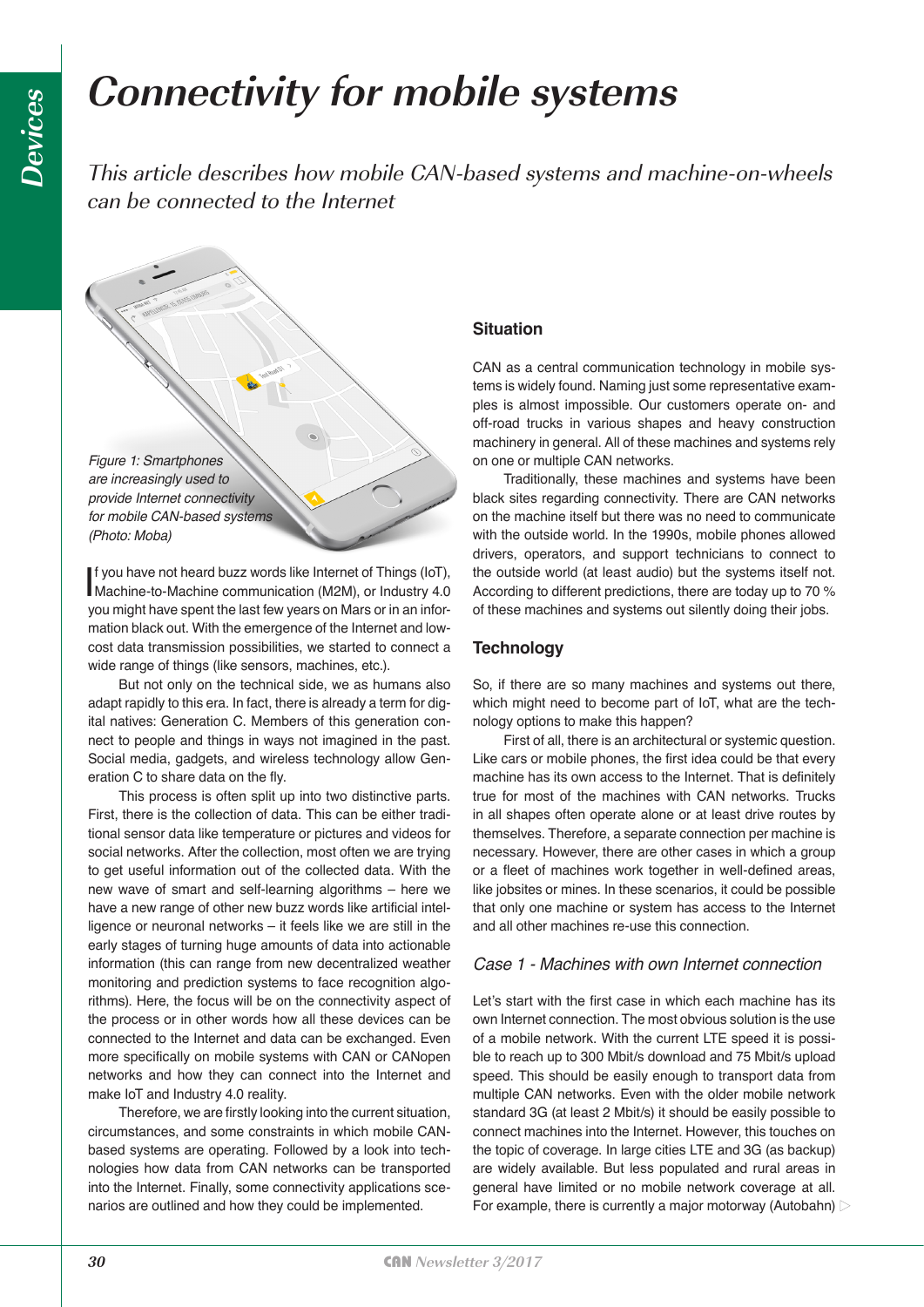construction project underway in Germany connecting the cities of Kassel and Eisenach. The motorway leads to larger areas without any mobile coverage, making it difficult to connect to the construction machines on this jobsite. Another point is the set-up and ease of use. Modern solutions cover the complexity in setting up SIM card, providing therefore a good and easy experience for users of such solutions.

To be able to use mobile networks, it is usually necessary to sign a contract with one of the mobile network operators. Here are two important things to mention. Firstly, mobile network operators often separate their networks on country boundaries. So, if machines are used across borders, it might be necessary to check the pricing. Within the European Union roaming costs become a thing of the past, however in other regions of the world, this still needs to be considered. Secondly and related to the first point, mobile network operators charge monthly fees for their services. This is fine for most of the applications, however if the connection to a machine and its CAN networks is only needed occasionally, a monthly fee for mobile network operators is perceived as high costs.

Here, smartphones started to become a major role to provide connectivity even in these cases. Gateways which provide access to CAN networks via WiFi or Bluetooth are connected to the smartphone, which acts as a tethering device or in other words as central access point into the Internet. The advantages and differences between WiFi and Bluetooth are discussed in more detail later on in case 4.

# *Case 2 – Internet connection via WiFi hotpots*

The second option how individual machines and their CAN networks could connect to the Internet is to use openly available WiFi hotspots. Like mobile network coverage, this is most often available in larger cities and it might be difficult to get hold of a WiFi hotspot in rural areas. Notable exceptions are the countries of Estonia and Lithuania, which have – according to several reports – the best and widest-ranging WiFi hotspot networks in the world. Here you might be able to connect to a WiFi hotspot even in rural areas.

### *Case 3 – Internet connection via satellite-based communication*

Finally, it might be possible to use satellite-based communication (e.g. Iridium or Inmarsat) in areas of missing mobile coverage. A prime example is Australia. In most parts of the sparsely populated Outback there is no mobile coverage available. Due to the large distances, there are solutions available in which trucks report important data through satellite-based communication. Unfortunately, the use of satellite communication is very expensive compared to the usage costs of mobile networks.

### *Case 4 – Internet connection through a central access point*

As mentioned earlier, the second architectural option is the use of a central access point to connect into the Internet, which is then re-used by other machines and systems. The central access point faces the same considerations in  $\triangleright$ 

# **POSITAL**

# SeNSorS For MoBIle MACHINeS



# **Absolute Rotary Encoders and Inclinometers**

 **Reliable Measurement under Harsh Conditions**

High Protection Class: IP69K

Fieldbus and Analog Interfaces

Safety, Redundant and ATEX **Ex-Proof Versions Available** 

Successfully Integrated in Concrete Pumps, Drilling Machines, Working Platforms, Cranes, Wheel loaders, leader Masts and More

#### **Choose from over 1 Million Sensors**



The Easiest Way to Find the Product you Need!

www.posital.com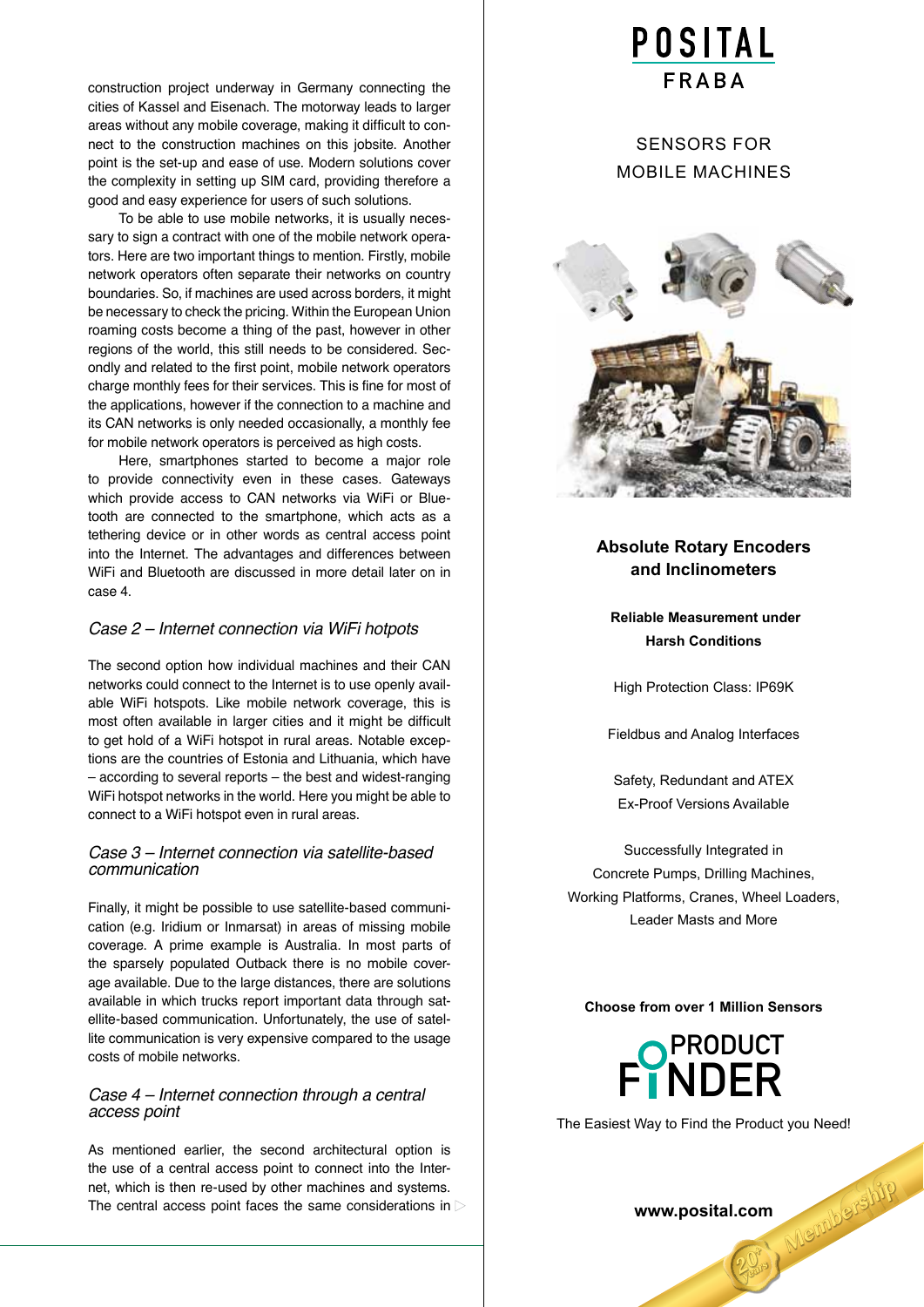

*Figure 2: Typical setup to connect mobile CAN-based systems to the Internet (Photo: Moba)*

regards how to connect to the Internet as described above. Most often a connection via a mobile network can be a viable solution. But there might be other aspects to consider as well. In such a scenario, there would be only one connection, therefore the costs are limited and it might be possible to use a high-quality and very reliable solution. Also from a risk point, it might be important to focus on reliability as the connection would be the single point of access to a fleet of machines. In other environments like mines, it might also be possible to set-up an additional IT infrastructure to provide connectivity. Here, often WiFi routers are installed, allowing machines access to the Internet.

Besides the central access point, it is crucial how other machines can connect to this access point. The two most common technologies are WiFi and Bluetooth. Both have distinctive features, which can both be suitable technologies for different machines and use cases. Here, five specific characteristics are highlighted.

The first aspect is range. Bluetooth has an intended range from 10 m up to 100 m. In the WiFi world, there are no pre-defined ranges. Here it depends on aspects like transmission power and antennas. To complicate matters, a lot of countries have specific regulations around maximal antenna power output. However, the current distance record is held by the Swedish Space Agency with 420 km (260 miles) – using special equipment. But even with standard equipment it is likely to reach 200 m (656 ft) outdoors. Another aspect is bandwidth. For Bluetooth the maximum bandwidth is 24 Mbit/s. Whereas WiFi allows up to 862 Mbit/s with its newest standard. This is even higher than the current LTE standard.

Related to range and bandwidth is power consumption. It is easily imaginable that WiFi creates a stronger signal (and therefore consuming more power) as WiFi signals need to travel further and with higher bandwidth. A study from the University of California at Los Angeles has shown that in worst case scenarios Bluetooth needs less than 3 % of the power WiFi would need for the same task. Another very interesting and sometimes overlooked aspect is the routing capability of the different technologies. With routing it is possible to send data between different networks. In fact, routing makes (access to) the Internet actually work. Since WiFi is based on the same protocols used in the Internet, it supports routing. Bluetooth usually does not support routing. The most common use case is a so-called point-to-point connection (like a smartphone and hands-free car kit). In other words, it is necessary to convert the data received from Bluetooth, so that it can be used and routed in the Internet.

The last aspect is set-up and ease of use. Even though the people who struggled with a Bluetooth pairing lately, might disagree, but – in general – Bluetooth is easier to setup. WiFi now has possibilities like WPS, which reduce setup hassles, however it can get somewhat more complicated with network names (SSID), passwords, network structure, and so on.

# **Application scenarios and their implementation**

After looking through the available technical options to provide Internet connectivity for CAN-based systems, let's have a look at three different application scenarios and how they could be implemented, namely remote support, machinerelated data, and production-related data. The three scenarios are described separately here, but often they are used together at a machine or system.

# **Remote support**

Remote support for machines is often the first idea, which comes to mind if it comes to Internet connectivity. Remote Support stands for a wide range of options and possibilities. It could be that a new machine is tested in the field and the engineering department wants to check the machine regularly or if customers report problems with the machine. Another use case could be that the machine is in the early stages of production and the chance of a software or firmware update is high. Or maybe machines are sold worldwide and in some regions of the world the support or dealer network is not as extensive as in the domestic markets. Or maybe the users of the machines manage very time-critical processes and therefore any down-time is extremely critical and expensive. Fixing the problem as quick as possible is therefore crucial. Yet another use case is the possibility to train users remotely. Instead of trying to explain how to use the system on the phone or sending a technician to the user, the screen is shared and the support technicians can remotely train and provide best practice experiences.

Implementing remote support usually means that each machine has its own device or possibility to connect to the Internet. Using the other approach of a central access point might work in some circumstances, however if the access point needs support the whole fleet of machines and systems might also not be connected to the Internet. Due to the wide range of options which are summarized under remote support, the used technology will be different. If the timely access to the machine is highly important, a SIM card solution or in extreme cases even a satellite-based solution are the right choice. On the other end of the spectrum are solutions in which the support can wait until a machine is back in the workshop or yard. The solution here would be that the machine connects via WiFi (through an existing WiFi network) into the Internet. For price-sensitive markets or only occasional accesses to a machine, which do not want to pay a monthly fee to mobile network operators, the solution with a smartphone acting as tethering device is a very interesting solution.  $\triangleright$